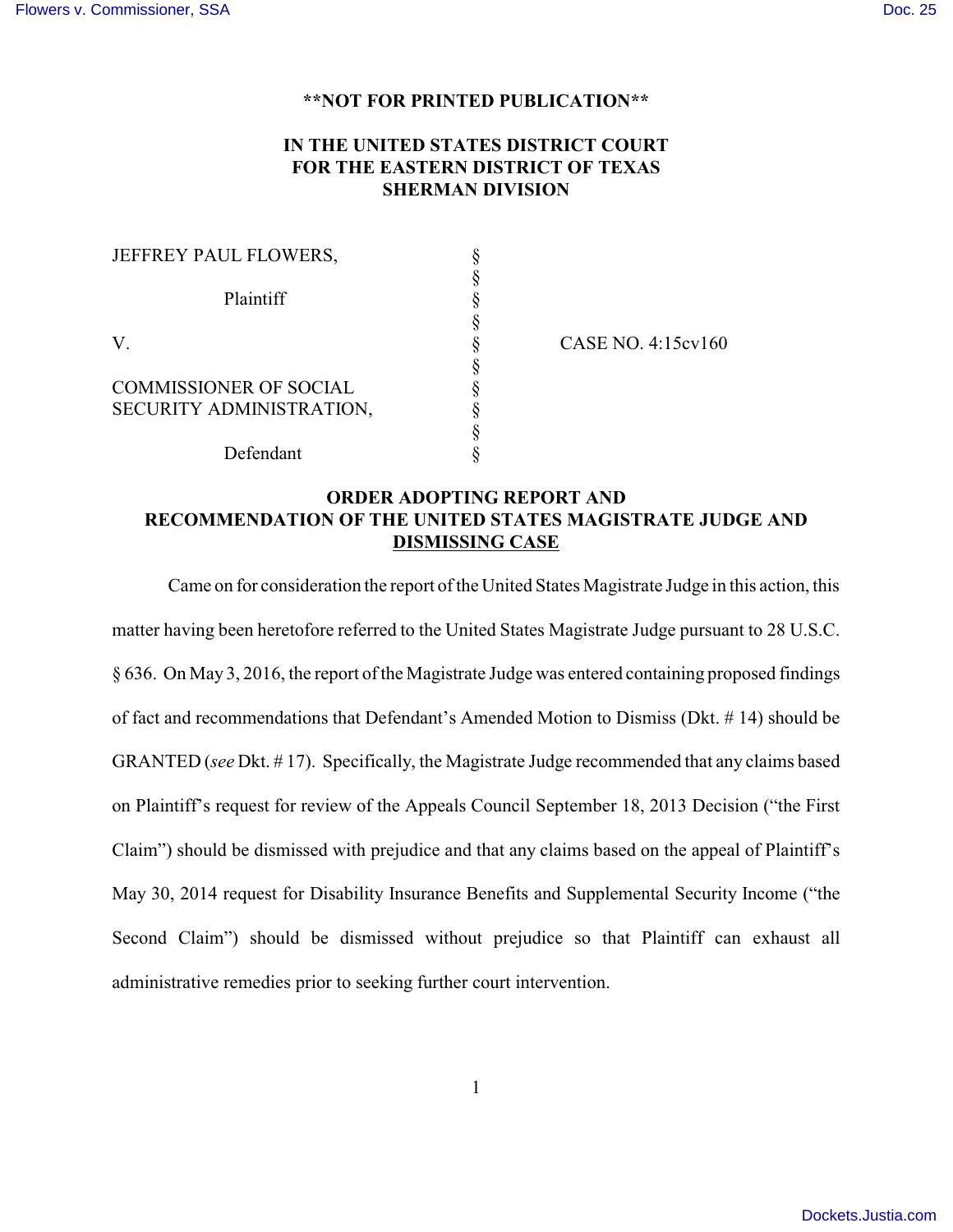On May 23, 2016, *pro se* Plaintiff filed objections to the report (*see* Dkt. # 19). On June 15, 2016, Defendant filed its response to those objections (*see* Dkt. # 24).

The court has made a *de novo* review of the objections raised by Plaintiff, as well as Defendant's response, and is of the opinion that the findings and conclusions of the Magistrate Judge are correct and the objections are without merit as to the ultimate findings of the Magistrate Judge that the motion to dismiss should be granted.

In his objections, Plaintiff states that he has no objections to the Magistrate Judge's recommendation that any claims based on the First Claim should be dismissed with prejudice. There being no objection to that portion of the recommendation, it is adopted in full and those claims shall be dismissed.

The court next turns to the Magistrate Judge's recommendation that any claims based on the Second Claim should be dismissed without prejudice so that Plaintiff can exhaust all administrative remedies prior to seeking further court intervention.

As to the Magistrate Judge's finding that the court lacks jurisdiction over the Second Claim, Plaintiff does not cite to any authority that would show how, given the facts alleged, this court has jurisdiction over his claims, nor does he show how he has exhausted his administrative remedies. Instead, Plaintiff proposes that this matter be stayed in order for the Social Security Administration to determine whether he meets the good cause exception set forth under the applicable regulations as discussed by the Magistrate Judge in his report. In essence, Plaintiff argues that re-filing his suit all over again after he exhausts his remedies would be a burden and detrimental to him given the time he has already spent on his appeal of the Second Claim. The court finds that dismissal is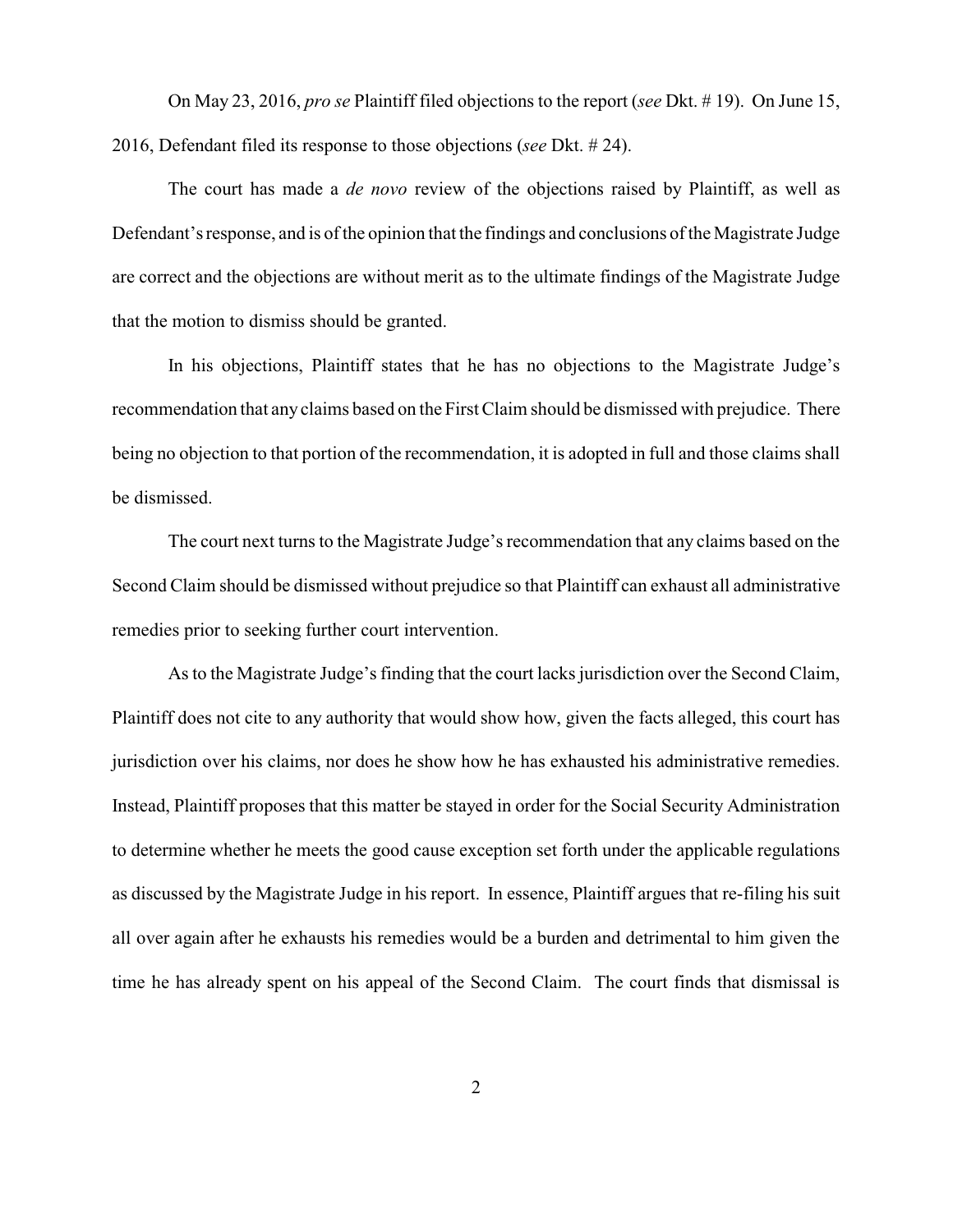appropriate as recommended by the Magistrate Judge.

A case is properly dismissed for lack of subject matter jurisdiction when the court lacks the statutory or constitutional power to adjudicate the case. *Home Builders Ass'n of Miss., Inc. v. City of Madison,* 143 F.3d 1006, 1010 (5th Cir. 1998). As the Magistrate Judge correctly noted, this court only has jurisdiction over Plaintiff's claims if he has exhausted all administrative remedies. *Caesar v. Barnhart*, 191 F. App'x 304, 304 (5th Cir. 2006) (unpublished) ("A Social Security claimant must exhaust administrative remedies before seeking review in federal court."); *see also* 20 C.F.R. §§ 404.900(a)(5) 416.1400(a)(5) (providing that federal court review is only proper once the claimant has completed all of the steps of the administrative review process); *Stump v. Barnhart*, 387 F. Supp. 2d 686, 689 (E.D. Tex. 2005) (explaining steps required for exhaustion of remedies in appeal of Social Security decision). Plaintiff's objections do not cite to any evidence or argument to show that a hearing before an ALJ was held on his Second Claim or that the matter was brought to the Appeals Council. He has not exhausted the required administrative remedies.

As Defendant has correctly noted in response to Plaintiff's arguments that the court should stay this case pending administrative review, "[s]ubject-matter jurisdiction must be established as a threshold matter, inflexibly and without exception," and "[n]o action of the parties can confer subject-matter jurisdiction upon a federal court." *Chamberlain v. Barnhart*, 382 F. Supp. 2d 867, 872 (E.D. Tex. 2005). For this reason, the court cannot suspend the case pending an exhaustion of remedies as Plaintiff proposes. That objection is therefore overruled.

Plaintiff has also argued that no effort has been made to identify the Social Security employee who gave him the incorrect information regarding filing the underlying suit. Such an argument does